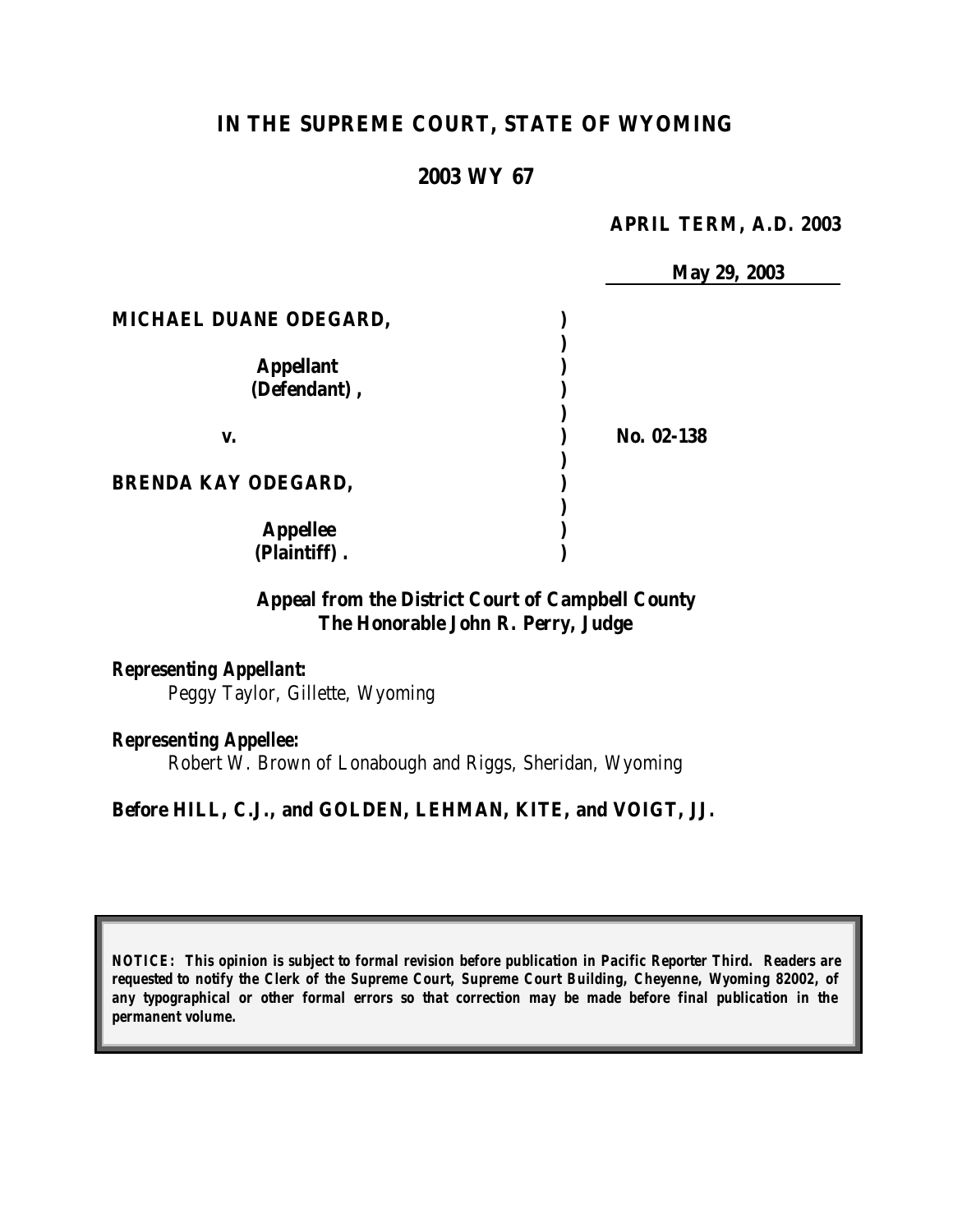#### **HILL, Chief Justice.**

[¶1] Appellant, Michael Duane Odegard (husband), seeks review of the district court's divorce decree, which ended the marriage between him and Appellee, Brenda Kay Odegard (wife). Husband claims that the district court: Erred in the division of the marital property; used inadmissible evidence in valuing property subject to division; failed to admit evidence pertinent to the property division; erred in awarding attorney's fees to wife; made mathematical errors in computing the property division; erred in requiring husband to pay 7% interest on the unpaid portion of the property settlement; and failed to credit husband in the property division for amounts paid to wife as support pending the finalization of the divorce.

[¶2] We will affirm.

### **ISSUES**

[¶3] Husband presents these issues:

A. The district court erred in including in the division, property which was not a product of the marital union and was not acquired during the course of the marriage by the joint efforts of the parties.

1. It was error not to consider the testimony and letter of Theta Lester offered under the exception to hearsay rule.

2. The District Court erred when it failed to follow Wyoming Statute § 20-2-114 by not considering the condition in which the parties will be left and the burdens imposed on the property for the benefit of either party and children.

3. The Court erred in ignoring the parties' stipulation.

4. The District Court erred when it failed to follow Wyoming Statute § 20-2-114 by not considering "the party through whom the property was acquired…."

B. It was error for the District Court to partially consider the inadmissible appraisal of Bob Zabel in setting values on the Home Place.

C. The District Court erred in awarding attorney's fees of \$5,000.00.

D. The District Court erred mathematically in making its division.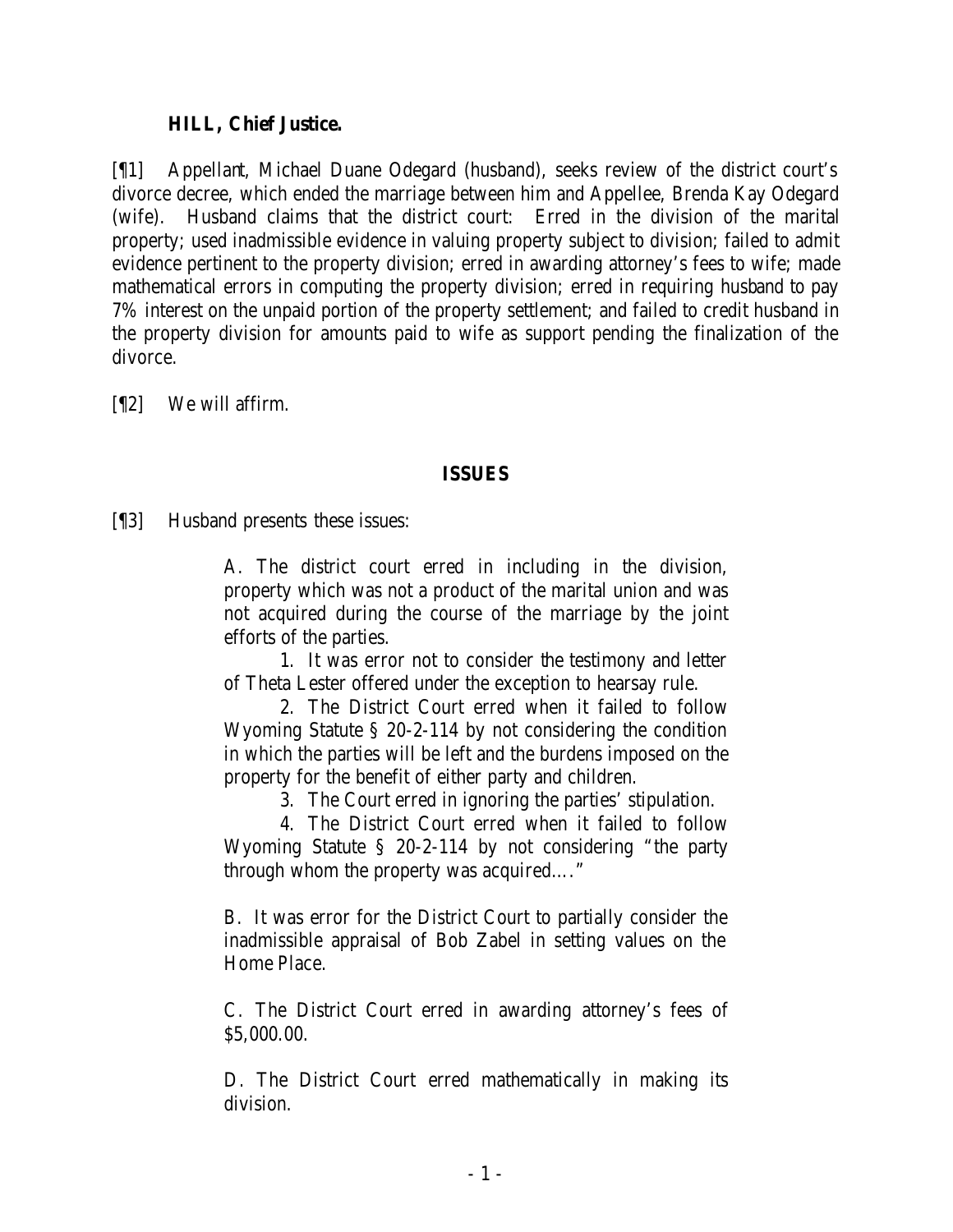E. The District Court erred in requiring [husband] to pay seven per cent interest on the property settlement, even though there was no evidence to support it.

F. The District Court erred in not applying the support paid to [wife] against the property settlement.

1. The support provided was more than [wife] needed to defend and carry on the case.

2. The court erred because it failed to consider the tax effects of the distribution.

3. The court erred in failing to consider the ability of [husband] to pay.

4. The court erred because it ignored its own temporary order.

Although wife does not provide a separate statement of the issues in her brief, we glean this as her rendition of the issues:

A. Husband's arguments ignore the standard of review.

B. The trial court may exercise wide discretion in dividing the parties' property and debts.

C. Property given to the parties by third persons is also properly subject to division.

D. The trial court properly refused to receive into evidence Theta Lester's "Disclaimer" letter.

E. The parties did not have a stipulation regarding ownership of or restrictions on the Recluse Place.

F. The trial court did not improperly consider the appraisal of wife's expert, Robert Zabel, in setting values on the Home Place.

G. The trial court did not err in awarding \$5,000.00 in attorney's fees to wife.

H. The court did not abuse its discretion in ordering that the cash which husband is to pay to wife over a period of time bear interest at the rate of 7%.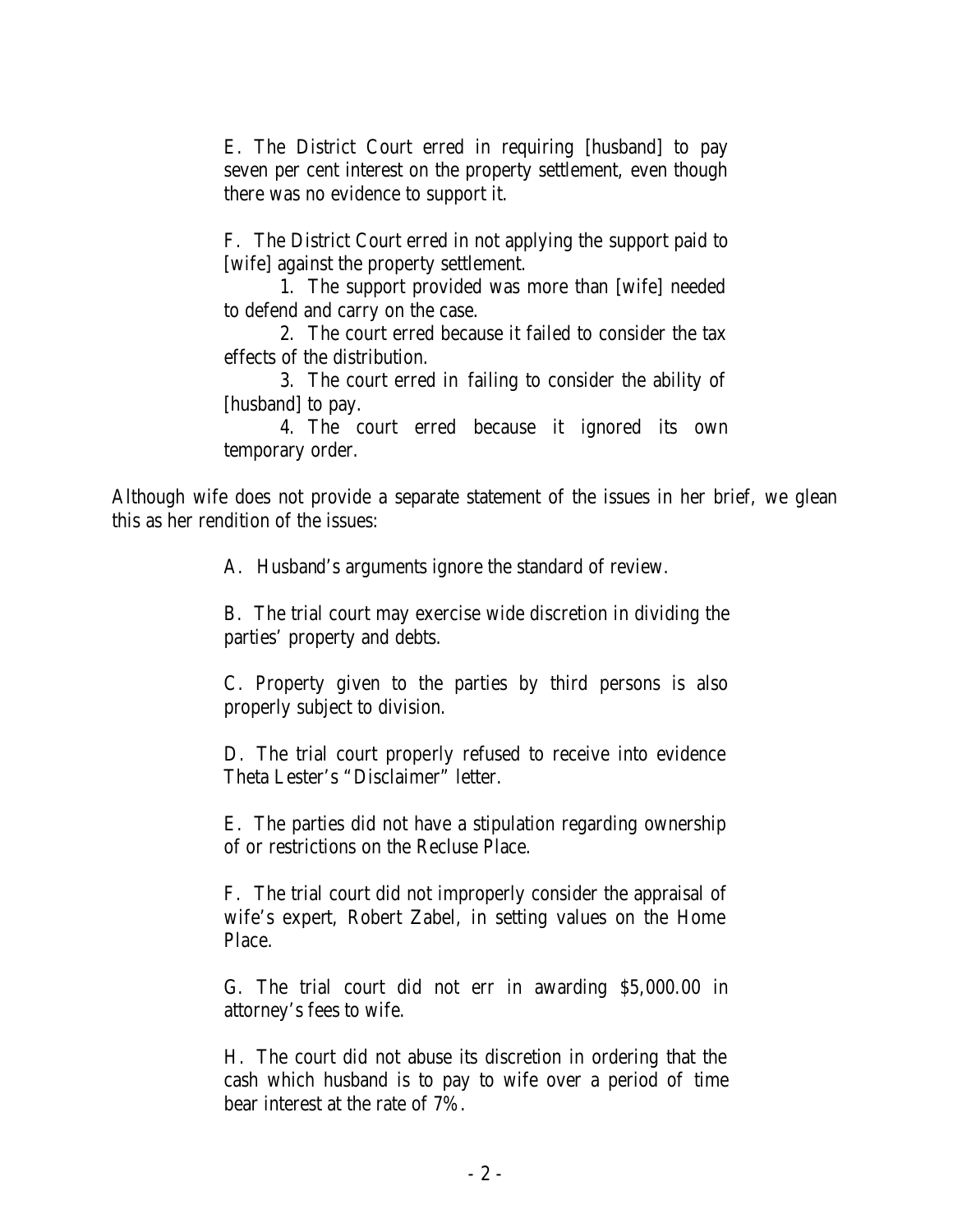I. The district court did not err in declining to count the temporary support paid to wife during the pendency of this action against the property settlement.

J. The trial court did not err by failing to consider the condition in which the parties will be left when it divided the property.

## **FACTS**

[¶4] The parties were married on November 11, 1978. Throughout the marriage the parties lived on the Odegard family ranch. Husband worked side-by-side with his father on the ranch, doing ranch and farming work, while wife primarily worked in the home raising the children, although she did do some ranch work and worked part time outside the home on several occasions. Wife initiated the divorce proceedings; however, that was done at husband's insistence and because he did not want to continue the marriage.

[¶5] Although a number of issues are raised in this appeal, the focal point is the district court's decision to award wife a ranch property referred to as the "Recluse Place." Husband objects to wife's possession of what he considers Odegard "ancestral" lands, though wife made clear it is her desire and specific intention that the Recluse Place eventually go to the parties' sons when she no longer has need for the income she receives from that property.

[¶6] The district court found that the parties had acquired substantial real property during the marriage. They purchased the "Coones Place" in September of 1995, for \$805,000.00. The down payment on the Coones Place, as well as the annual payments toward the mortgage on that property, were made with funds received by the parties during the marriage. During the marriage, the parties received several gifts of real property from husband's grandmother, Theta Lester, including a 310-acre tract of land known as the "Jones Place" in 1991, a 4/7 interest in the lands and dwellings constructed on the "Home Place" in 1991 (the Jones Place and the Home Place are known collectively as the "Home Place"), and a large tract of land known as the "Recluse Place" (also known as the "Lester Place") in 1998. The parties built a house on the Home Place using approximately \$120,000.00 in funds deposited in an investment account by husband's father. Although that account was in the names of husband and his father, husband's father conceded that those funds were actually wages paid to husband during the course of the marriage.

[¶7] Husband received other gifts of land from his grandmother, which were made to him and his father, but did not include wife. Those properties were not included in the property division.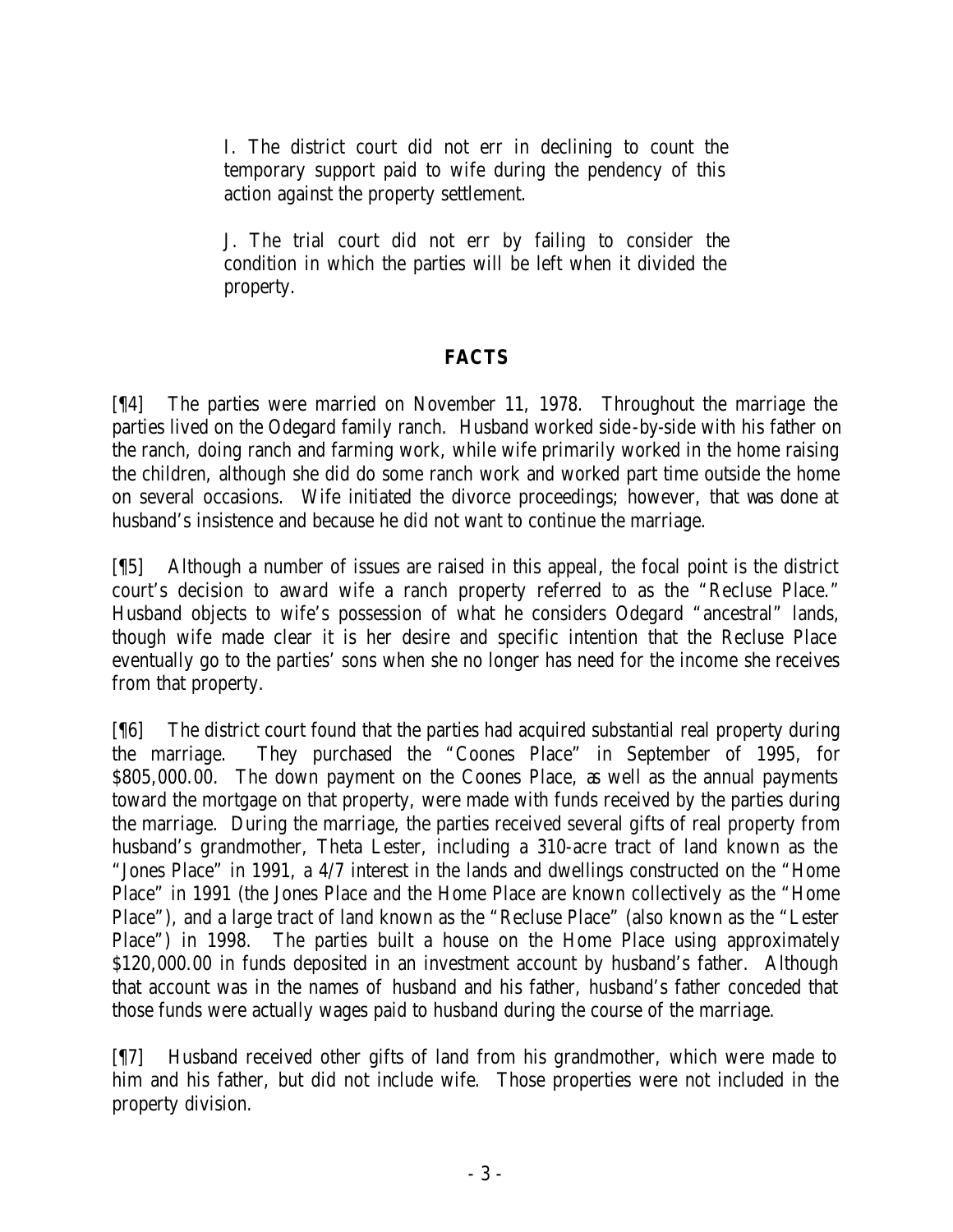[¶8] Wife had a close personal relationship with husband's grandmother, and the district court concluded that all gifts were made in an "intelligent and unequivocal fashion." The properties given as gifts to the parties by the grandmother were included in the property division over husband's objections.

[¶9] The district court concluded that the parties owned equity in the Coones Place of \$587,192.00, the Recluse Place was worth \$515,430.00, and the parties' interest in the Home Place was worth \$114,000.00. In accordance with wife's request, but over husband's objection, the district court awarded the Recluse Place to wife and the Coones Place and the Home Place to husband. The district court found that:

> In order to achieve equity in this case, it is necessary to set over to [wife] some of the parties' real property. The "Recluse Place" was not property which historically belonged to the Odegard family. It was, in fact, received by Theta Lester after her marriage to Mayne Lester, a marriage which occurred later in her life. It is physically separated from the rest of the Odegard family lands. It is appropriate that [wife] receive this property as part of her share of the marital estate for the value stated above.

In addition to the Coones Place and the Home Place, husband was awarded all the cattle and ranch equipment. In order to make the property settlement equal, *i.e.*, approximately 50/50, the district court made this adjustment:

> [Husband] should pay to [wife] the sum of \$232,898.50 (one-half of \$465,797.00) in ten (10) equal, annual installments of \$33,159.51, said annual payments including interest at the rate of seven percent (7%), starting on December 1, 2002, and continuing on December 1 of each year thereafter until fully paid. [Husband] may prepay the principal balance due hereunder at any time, without penalty, provided, however, that any such prepayment will be credited first to accrued interest and then to principal.

### **STANDARD OF REVIEW**

[¶10] There are few rules more firmly established in our jurisprudence than the proposition that the disposition of marital property is committed to the sound discretion of the district court. Judicial discretion is made up of many things, including conclusions reached from objective criteria, as well as exercising sound judgment with regard to what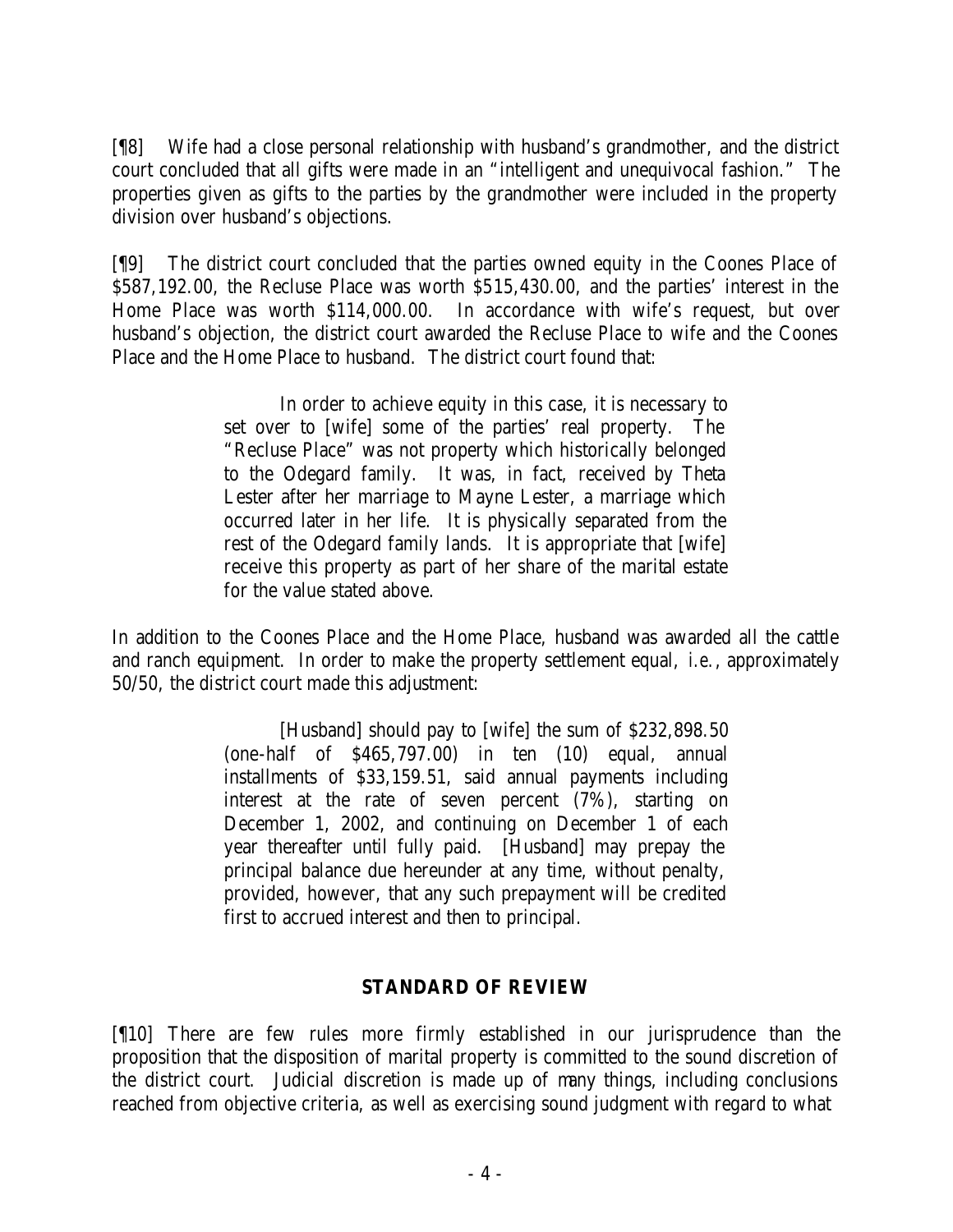is right under the circumstances and without doing so arbitrarily or capriciously. We are required to ask ourselves whether the trial court could reasonably conclude as it did and whether or not any facet of its ruling was arbitrary or capricious. In accomplishing our review, we consider only the evidence in favor of the successful party, ignore the evidence of the unsuccessful party, and grant to the successful party every reasonable inference that can be drawn from the record. *Holland v. Holland*, 2001 WY 113, ¶8, 35 P.2d 409, ¶8 (Wyo. 2001). Moreover,

> We apply an abuse of discretion standard when reviewing divisions of marital property and, recognizing that property settlements present complex problems requiring the trial court to assess the respective merits and needs of the parties, we will not disturb the result absent a manifest abuse of that discretion. *France v. France*, 902 P.2d 701, 703 (Wyo.1995); *Neuman v. Neuman*, 842 P.2d 575, 578 (Wyo.1992); *Kennedy v. Kennedy*, 456 P.2d 243, 247 (Wyo.1964). We will find an abuse of discretion when the disposition shocks the conscience of the court and appears so unfair and inequitable that reasonable persons could not abide it. *France*, 902 P.2d at 703.

*Mann v. Mann*, 979 P.2d 497, 500 (Wyo. 1999).

### **DISCUSSION**

### **Inclusion of Non-marital Property in the Property Division**

[¶11] Husband contends that some of the property included as marital property was not a product of the marital union and was not acquired during the marriage by the joint efforts of the parties. As set out in the facts above, it was husband's contention that all gifts of real property made to husband and wife by husband's grandmother should not be included in the marital estate. Husband also contended that cattle owned by him at the time he entered into the marriage should be excluded from the property settlement. Wyo. Stat. Ann. § 20-2-114 (LexisNexis 2001) is the primary source of guidance to the district court in this regard:

### **§ 20-2-114. Disposition of property to be equitable; factors; alimony generally.**

In granting a divorce, the court shall make such disposition of the property of the parties as appears just and equitable, having regard for the respective merits of the parties and the condition in which they will be left by the divorce, the party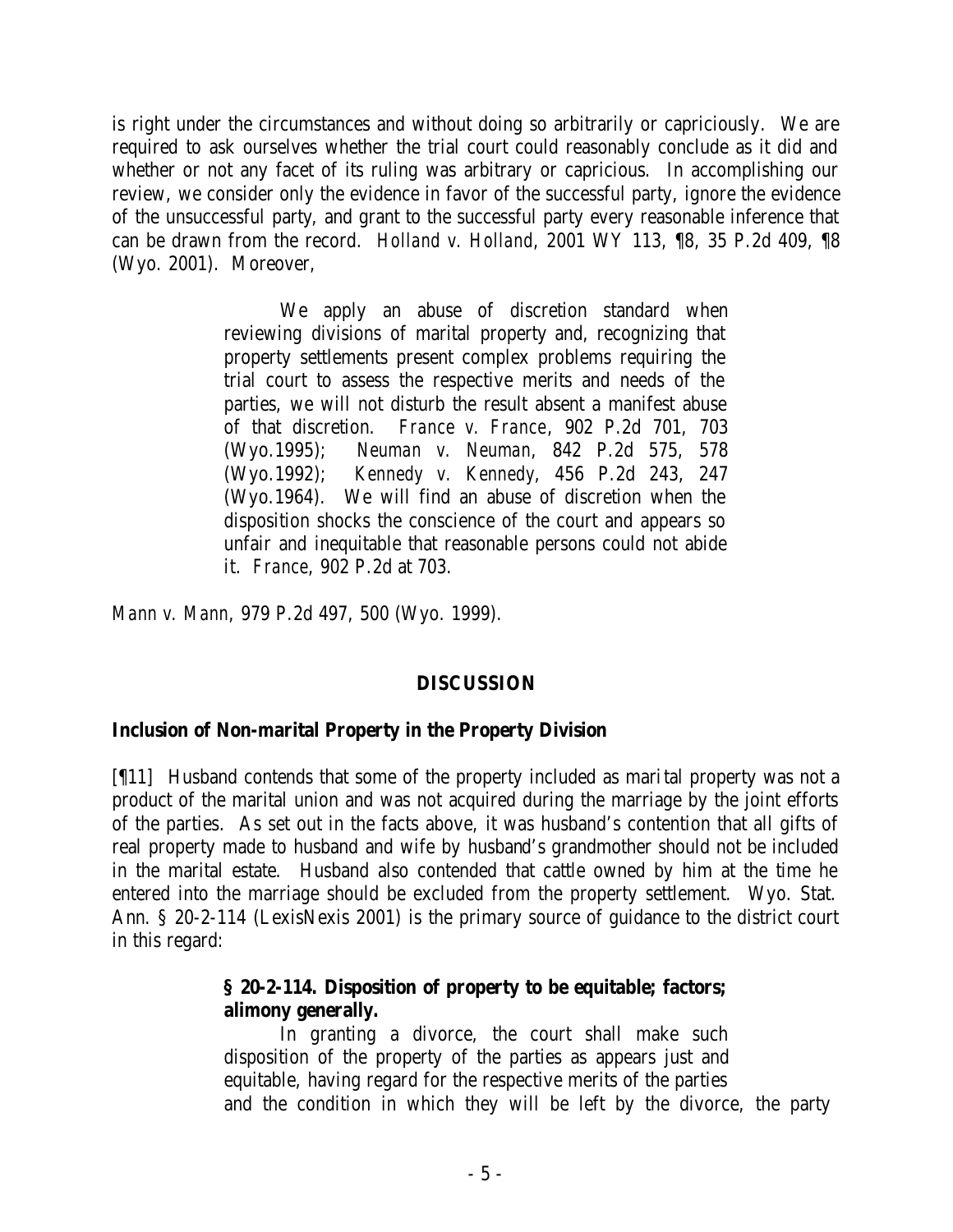through whom the property was acquired and the burdens imposed upon the property for the benefit of either party and children. The court may decree to either party reasonable alimony out of the estate of the other having regard for the other's ability to pay and may order so much of the other's real estate or the rents and profits thereof as is necessary be assigned and set out to either party for life, or may decree a specific sum be paid by either party.

[¶12] As was true in the *Holland* case, here husband's arguments are, for the most part, based upon a view of the record which gives credence only to the evidence favorable to husband, and ignores the evidence favorable to wife. Husband has the burden of demonstrating that the evidence adduced before the district court did not support the property division as a whole. *Holland*, ¶9. Wyo. Stat. Ann. § 20-1-201 (LexisNexis 2001) provides that married persons may retain as their separate estate, property that a spouse owns at the time of the marriage (together with its increased value). Property owned jointly by the parties is, as a general rule, considered a part of the marital estate. Indeed, although married persons may retain their separate estates while married, upon the filing of a complaint for divorce, that right is adjusted. As a part of the divorce, the jurisdiction of the district court is invoked to provide for an equitable distribution of the property of the parties and, accordingly, a married person's separate property is subject to distribution by the court, as well as jointly owned property. *Metz v. Metz*, 2003 WY 3, ¶8, 61 P.3d 383, ¶8 (Wyo. 2003); *Mann*, 979 P.2d at 499.

[¶13] Husband's argument in this regard is based largely upon the case of *France v. France*, 902 P.2d 701 (Wyo. 1995). That case is faithful to the standard of review we have set out above, but is distinguishable from the circumstances of the instant case. First, of course, it must be recognized that in *France* we affirmed the trial court's division of the Frances' marital property, finding that it was not an abuse of discretion. Thus, the facts emphasized in our opinion are those that were most favorable to the wife. Secondarily, the property at issue in the *France* case was inherited by wife, from her parents, a few years before the divorce, and the gift of stock from wife to husband was made on the assumption that the marriage would endure; was made almost exclusively to avoid estate taxes associated with the nearly simultaneous death of wife's parents, and wife wished to preserve that inheritance for the benefit of the parties' daughter, who was unable to provide for herself. We held that the property division was "fair, just, and manifested an exercise of discretion that is unassailable." *France*, 902 P.2d at 706. As our further discussion will bear out, the property division fashioned by the district court in the instant case was designed to implement as nearly as possible a 50/50 split, and is also "fair and just, and manifested an exercise of discretion that is unassailable."

### **Theta Lester's Letter**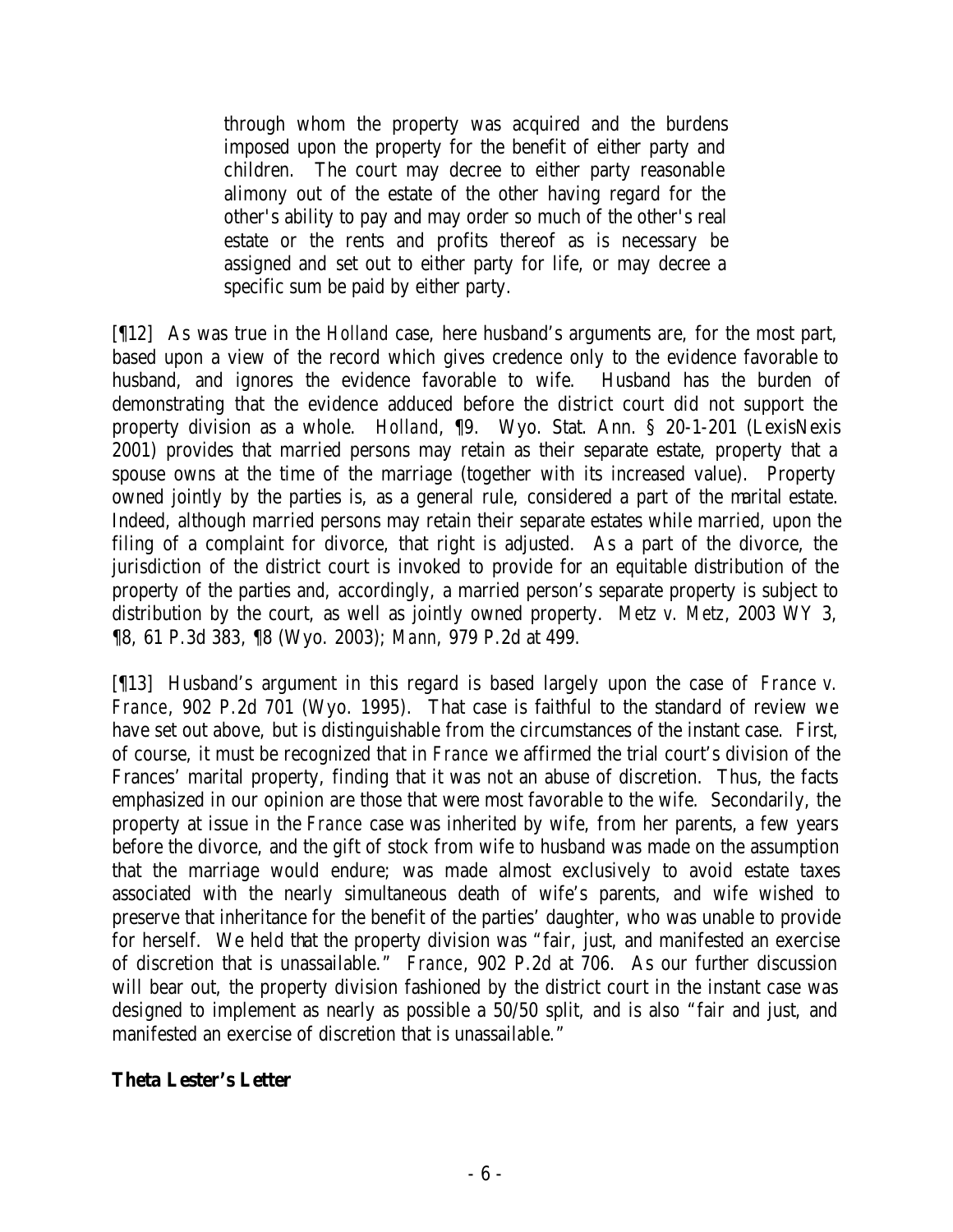[¶14] As set out more fully above, husband's grandmother made gifts of real property to the parties. At trial, husband offered as evidence a letter purportedly written by Theta Lester. The letter is not dated and reads as follows:

> I Theta H. Lester gifted and deeded land to my grandson Michael D. Odegard and his wife Brenda K. Odegard with the intention that it would not be sold or divided. It was also my intention that Brenda would not get any of the land in case of divorce. Her name was added as an estate planning tool to allow for a larger gift.

The district court declined to admit the letter as evidence. It is agreed by both parties that the letter constitutes hearsay evidence and is in the nature of parol evidence. The admission of evidence, including the admission of hearsay, is within the sound discretion of the trial court, and we will not disturb evidentiary rulings unless a clear abuse of discretion is demonstrated. *Young v. HAC, LLC*, 2001 WY 50, ¶6, 24 P.3d 1142, ¶6 (Wyo. 2001).

[¶15] Husband contends that the letter was admissible because it met the requirements of W.R.E. 804(b)(6) (also see W.R.E 803(24)):

### **Rule 804. Hearsay exceptions; declarant unavailable.**

. . . .

. . . . (b) Hearsay Exceptions. -- The following are not excluded by the hearsay rule if the declarant is unavailable as a witness:

> (6) Other Exceptions. -- A statement not specifically covered by any of the foregoing exceptions but having equivalent circumstantial guarantees of trustworthiness, if the court determines that (A) the statement is offered as evidence of a material fact; (B) the statement is more probative on the point for which it is offered than any other evidence which the proponent can procure through reasonable efforts; and (C) the general purposes of these rules and the interests of justice will best be served by admission of the statement into evidence. However, a statement may not be admitted under this exception unless the proponent of it makes known to the adverse party sufficiently in advance of the trial or hearing to provide the adverse party with a fair opportunity to prepare to meet it, his intention to offer the statement and the particulars of it, including the name and address of the declarant.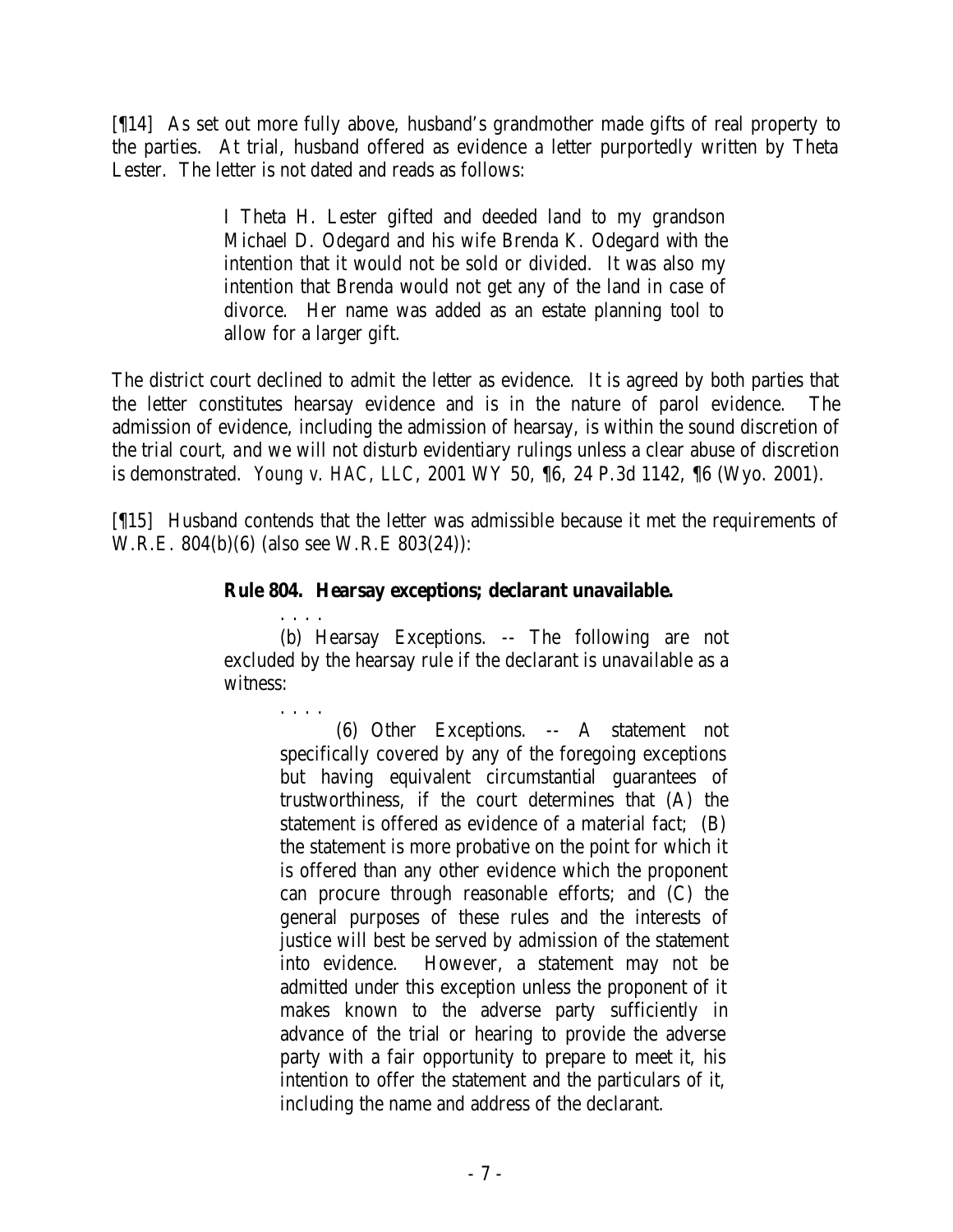Although the letter may have had some marginal utility as evidence of a material fact, the deeds signed by Lester were unequivocal and were the most probative evidence on point. Moreover, the letter lacked the requisite circumstantial guarantees of trustworthiness. In addition to the fact that the letter was not dated, husband conceded that he wrote the body of the letter, and his grandmother signed it. The record bears out the district court's conclusion that Lester knew what she was doing, and the consequences of those gifts and the deeds should be taken at face value, *i.e.*, that the gifts were marital property. *See Snyder v. Lovercheck*, 992 P.2d 1079, 1086 (Wyo. 1999) (extrinsic evidence not admissible to contradict plain meaning of terms used). The district court did not err in disallowing the letter as evidence contradicting Theta Lester's gifts.

# **Failure to Consider Condition in Which the Parties Will be Left by the Divorce**

[¶16] Wyo. Stat. Ann. § 20-2-114 requires that the district court consider the condition in which the parties will be left by the divorce. The district court made a specific finding in this regard, noting that husband would continue to have a substantially higher income than wife, who works as a bank employee. In 2000, the parties enjoyed an adjusted gross income of over \$300,000.00, most of which will continue to go to husband.

[¶17] Husband contends that the Recluse Place is an integral part of the family ranching operation and will work a hardship on him. Perhaps more to the point, because no "hardship" to husband is evident in the record, he contends that, "[i]n one devastating blow, the District Court ended a tradition in the Odegard family ranch being passed down to the boys. Giving [wife] the Recluse place effectively took out 3,735 acres of ranching land out of the family. The ruling may have ruined her son[s'] chances at becoming ... rancher<sup>[s]</sup> as well." As we have noted above, the property division was equitable in all respects, and the district court did not abuse its discretion in fashioning a division that provided some security for wife in the form of the Recluse Place. However, it is significant that husband ignores that wife specifically testified that she intended to pass on the ranch to "the boys," who were her sons too, and the likelihood of them continuing in the ranch business does not appear any less likely with the ranch in wife's hands, than it was when in husband's hands.

# **Did the District Court Err in Ignoring the Parties' Stipulation**

[¶18] Only a brief comment is required with respect to this argument. There was no stipulation. Based upon their testimony at trial, husband contends that he wanted the Recluse Place to go to the parties' sons, and wife wanted the Recluse Place to go to the parties' sons eventually, and, therefore, there was a stipulation which the district court ignored, contrary to the rule which favors such stipulations. Since there was no stipulation, the district court did not abuse its discretion in this regard.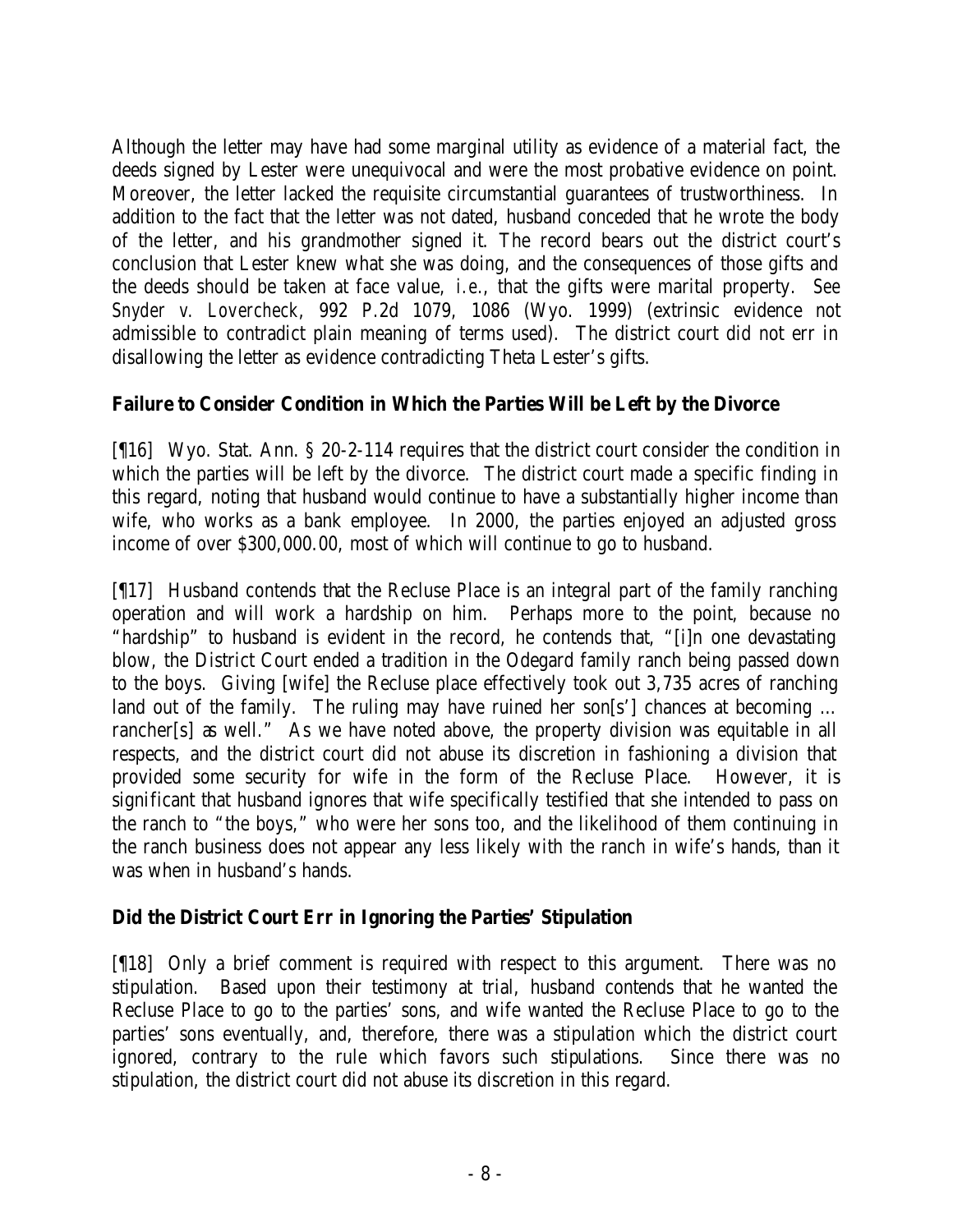## **Did the District Court Fail to Consider the Party Through Whom Property Acquired**

[¶19] The district court did consider this factor, which derives from Wyo. Stat. Ann. § 20-2-114. This argument is a variation on earlier arguments that wife should not receive any real property gifted to the parties by husband's grandmother. The district court found that both parties received the real property from the grandmother and that grandmother's gift to wife was based on a close personal relationship between the two, thus making the gift both logical and reasonable given all of the relevant circumstances.

[¶20] Husband takes this argument one step further, asserting that because husband used his father's equipment for the ranching operation, and because husband's father placed a part of husband's wages in an investment account, which was later used to build a house on the Home Place, wife isn't really entitled to much of anything. In light of our conclusion that this property distribution was equitable and well within the trial court's discretion, we cannot afford any credence to this argument. We discern no abuse of discretion in this regard.

# **Was it Error to Consider the Zabel Appraisal**

[¶21] Both parties obtained appraisals on the real property at issue. Bob Zabel did an appraisal for wife. In appraising some of the real property, Zabel used an unconventional method to assess its value. Because that property produced considerable income from surface damage payments and CRP payments, he appraised it at a value considerably higher than did husband's appraiser. Because the methodology used by Zabel with respect to that property was unconventional, the district court did not consider it. However, with respect to the Home Place, the district court chose to rely on Zabel's appraisal. Zabel's appraisal was considerably higher than that done by husband's appraiser. This argument is based in part upon the parties' ownership of an undivided 4/7 interest in the Home Place, a circumstance that serves to devalue the property because it makes the property virtually unmarketable. The district court's decision appears to be based upon a realistic view of its value as the parties' home, which was a factor at the core of Zabel's appraisal.

[¶22] As noted above, the district court enjoys considerable latitude and broad discretion with respect to the admission or exclusion of evidence. We have reviewed the evidence relating to the appraisals in detail and conclude that the district court did not abuse its discretion in admitting a portion of Zabel's appraisal and utilizing it in valuing the Home Place.

# **Did the District Court Err in Awarding Wife Attorney's Fees**

[¶23] Wife's evidence with respect to attorney's fees was admitted without objection from husband. We have held as follows with respect to this issue: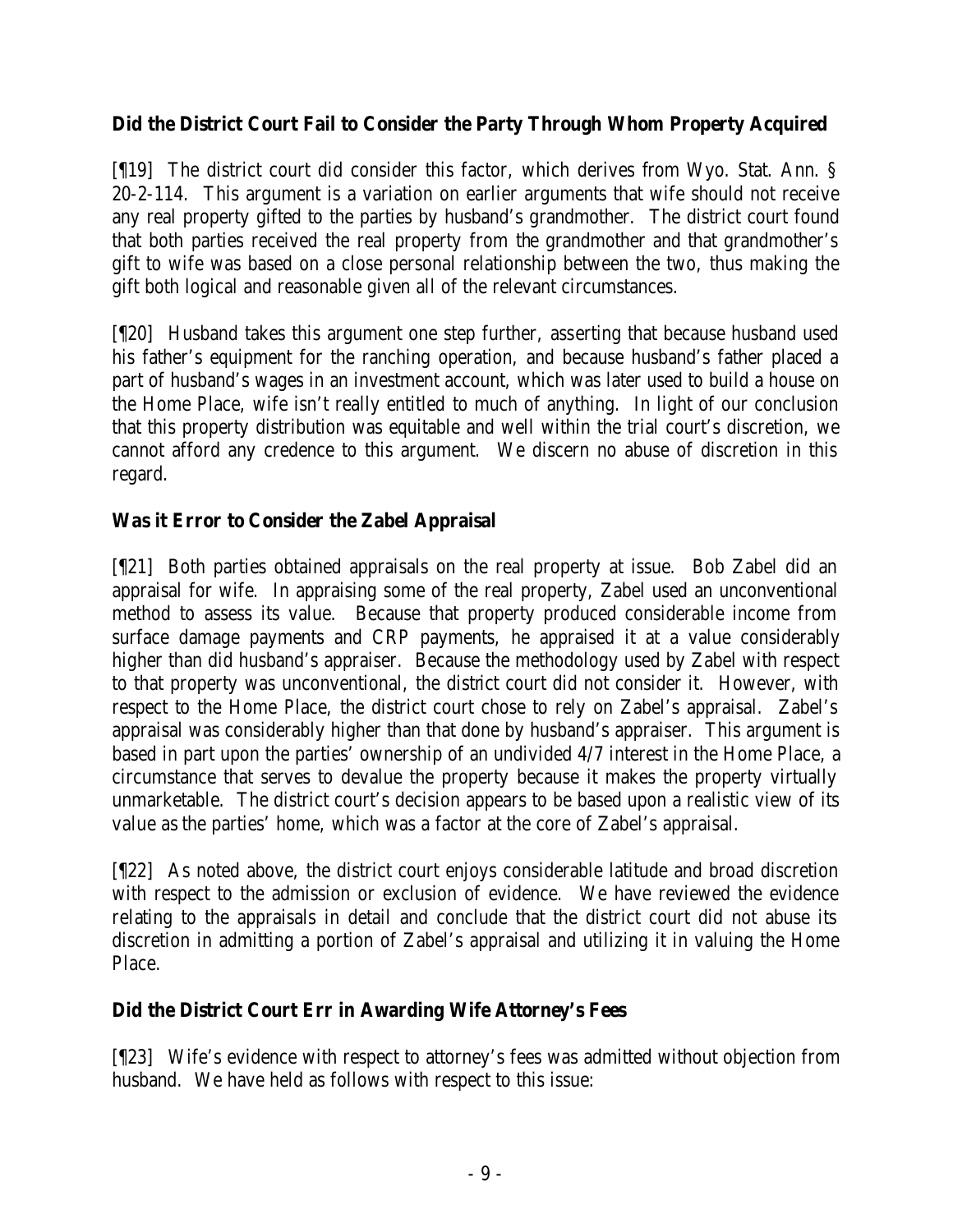The purpose of attorney fees in a divorce case is to assist the party, as necessary, so that the party can carry on or defend the action. *Hendrickson v. Hendrickson*, 583 P.2d 1265, 1268 (Wyo.1978); *Prentice v. Prentice*, 568 P.2d 883, 886 (Wyo.1977). The party seeking to recover attorney's fees bears the burden of demonstrating the reasonableness of the fees and must submit an itemized bill reflecting the time and rate charged. *Pekas v. Thompson*, 903 P.2d 532, 536 (Wyo.1995) (quoting *Hinckley v. Hinckley*, 812 P.2d 907, 915 (Wyo.1991)). Even though Hessel and Black are both independently wealthy, the statute does not require that Hessel establish financial necessity for the award of attorney's fees and costs. *Rocha*, 925 P.2d at 234. Hessel attached an itemized list of her expenses to her Reply to Defendant's Response and Objection to Plaintiff's Bill of Costs and Attorney's Fees. That document was sufficient to establish reasonableness in light of the expenditures Black made to create his elaborate presentations in this case. Hessel's expenses under the circumstances were reasonable and necessary to a defense against the attack mounted by Black on the Decree of Divorce. We find in this record more than sufficient information to permit the district court reasonably to decide as it did, and nothing indicates that the decision was arbitrary or capricious. In the absence of an abuse of discretion, we affirm the order awarding Hessel attorney fees and costs.

*Black v. DeBlack*, 1 P.3d 1244, 1252-53 (Wyo. 2000); *Russell v. Russell*, 948 P.2d 1351, 1355-56 (Wyo. 1997). Under the circumstances of the instant case we find no abuse of discretion in the award of attorney's fees.

### **Did the District Court Make Mathematical Errors**

[¶24] Husband contends that the district court erred in calculating the value of livestock and grain, which cost husband between \$4,000.00 (using figures most favorable to wife) and \$18,000.00 (using figures most favorable to husband) in the property division process. The district court's math process is not set out in detail in the decree; however, it appears that a mathematical error may have occurred.

[¶25] We begin our analysis by noting that there were some delays in finalizing this divorce because the district court's criminal docket was crowded. After the trial was completed, in an effort to expedite the process of finalization, the district court asked the parties to submit proposed decrees and he would then fashion them into a final decree.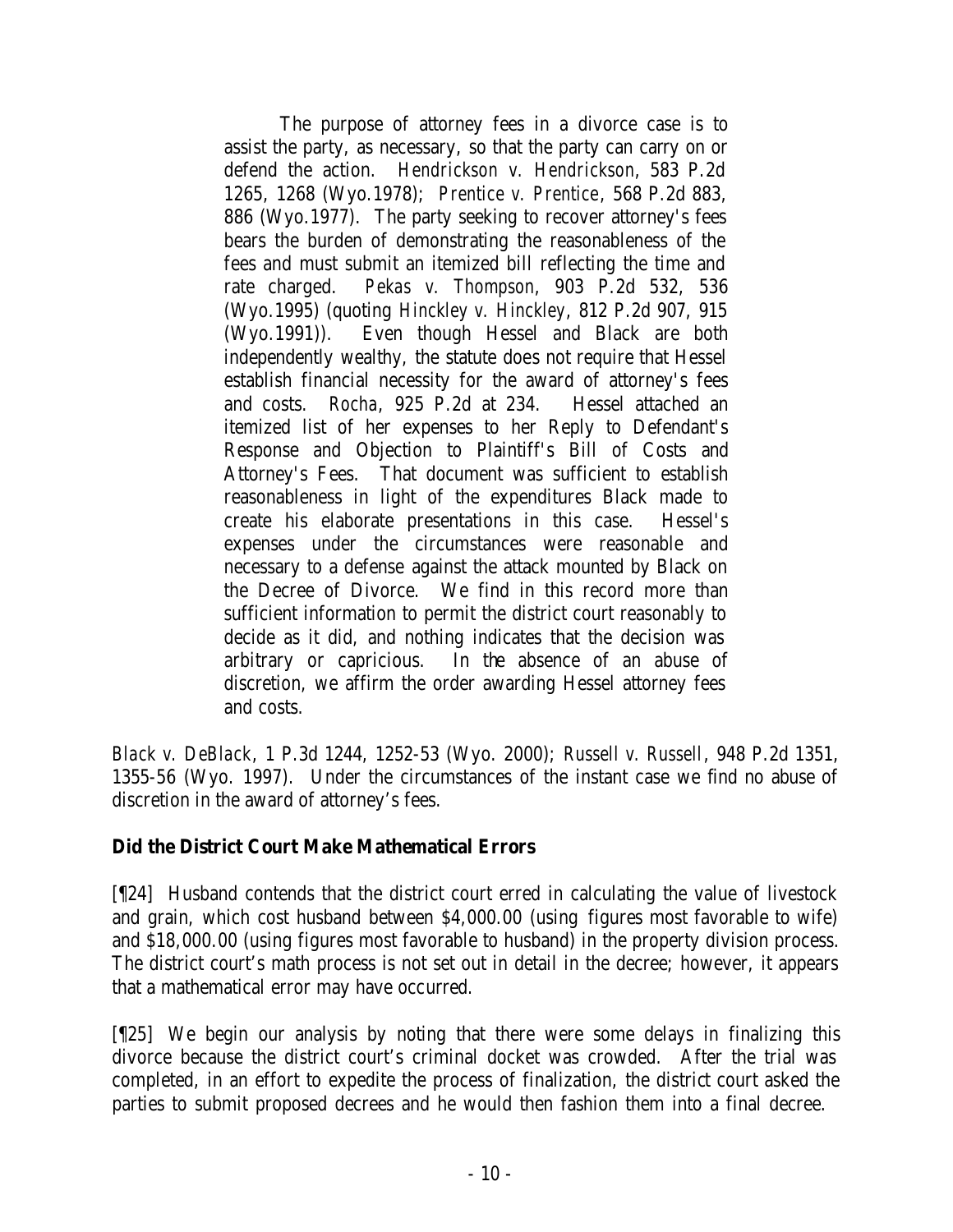The decree, as entered, was not submitted to the parties for approval before it was entered. Husband did not attempt to correct the problem he now complains of on appeal by filing a motion for new trial or a motion for relief from the decree. W.R.C.P. 59 and 60. Thus, the trial court has not had an opportunity to consider its error, if indeed, there is an error.

[¶26] It is apparent that the district court rounded various sums up or down in the process of dividing what amounted to a marital estate valued at between \$1.5 million and \$2 million. Husband concedes that this argument could result in an increase in his share of that settlement of only \$4,000.00. Assuming for purposes of discussion that husband's assertion is correct, we conclude that remand to correct the error is unnecessary because the asserted error is de minimus and, thus, is harmless. W.R.C.P. 61; W.R.A.P. 9.04. *And see Butler and Butler*, 981 P.2d 389, 395 (Or.App. 1999) (de minimus error in calculating award on property did not affect fairness of overall property division); *Peterson and Peterson*; 918 P.2d 858, 860 (Or.App. 1996) (\$20,450.00 error does not require adjustment where division ended up being \$169,827.00 for husband and \$182,444.00 for wife); *In re Marriage of Binsfield*, 888 P.2d 889, 894 (Mont. 1995) (\$1,424.70 error in division of estate totaling \$1.2 million harmless error); *Olivas v. Olivas*, 780 P.2d 640, 647 (N.M.App. 1989) (de minimus errors will not be examined); *In re Marriage of Holden*, 81 S.W.3d 217, 222-23 (Mo.App. S.D. 2002) (error of only "several thousand dollars" and less than 1% of estate of about one million dollars, minimal/harmless error); and *Sateren v. Sateren*, 488 N.W.2d 631, 634 (N.D. 1992) (\$4,500.00 difference in division of estate of \$56,000.00 not de minimus).

# **Did the District Court Err in Awarding 7% Interest on Husband's Cash Payment to Wife**

[¶27] Husband contends that the district court erred in requiring husband to pay 7% interest on the judgment it entered against husband in the amount of \$232,898.50, the amount which the district court determined would make the property settlement equitable. Wyo. Stat. Ann. § 1-16-102(a) (LexisNexis 2001) provides that "… all decrees and judgments for the payment of money shall bear interest at ten percent (10%) per year from the date of rendition until paid."

[¶28] Husband did not object to the decree or otherwise raise this issue below, nor did wife, and we will not consider it further other than to suggest that the interest rate imposed is set at a level that does not shock the conscience of the court. *See Mayland v. Flitner*, 2001 WY 69, ¶48, 28 P.3d 838, ¶48 (Wyo. 2001). The decree specifically allows husband to prepay this sum of money, without penalty, and thus it appears that husband is not harmed in any way should he wish to prepay the judgment with money borrowed at a more favorable interest rate than 7%.

# **Should the District Court Have Included Support Payments as Part of the Property Division**